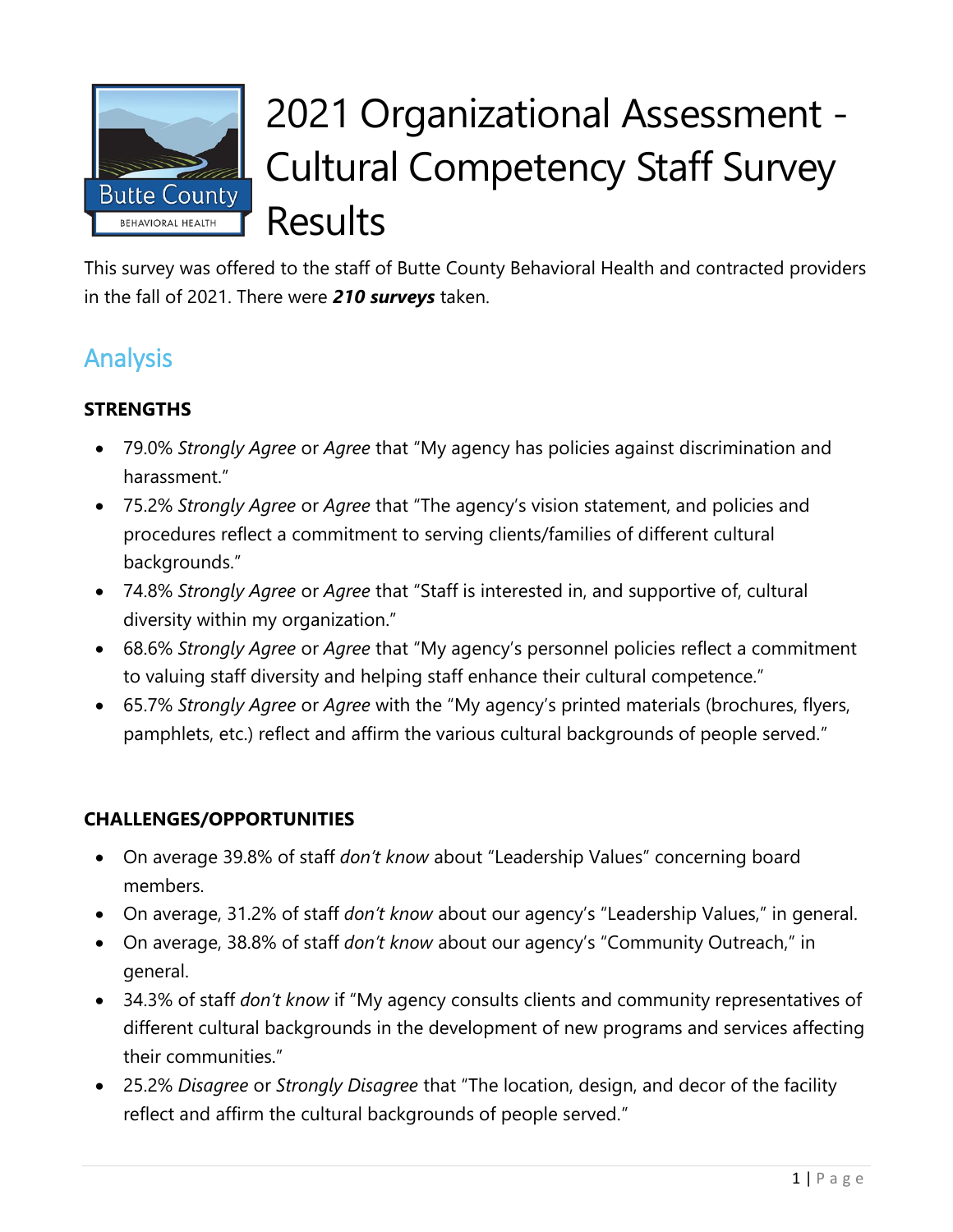## **Demographics**



*Note: There were no answers for 0-15 years.*

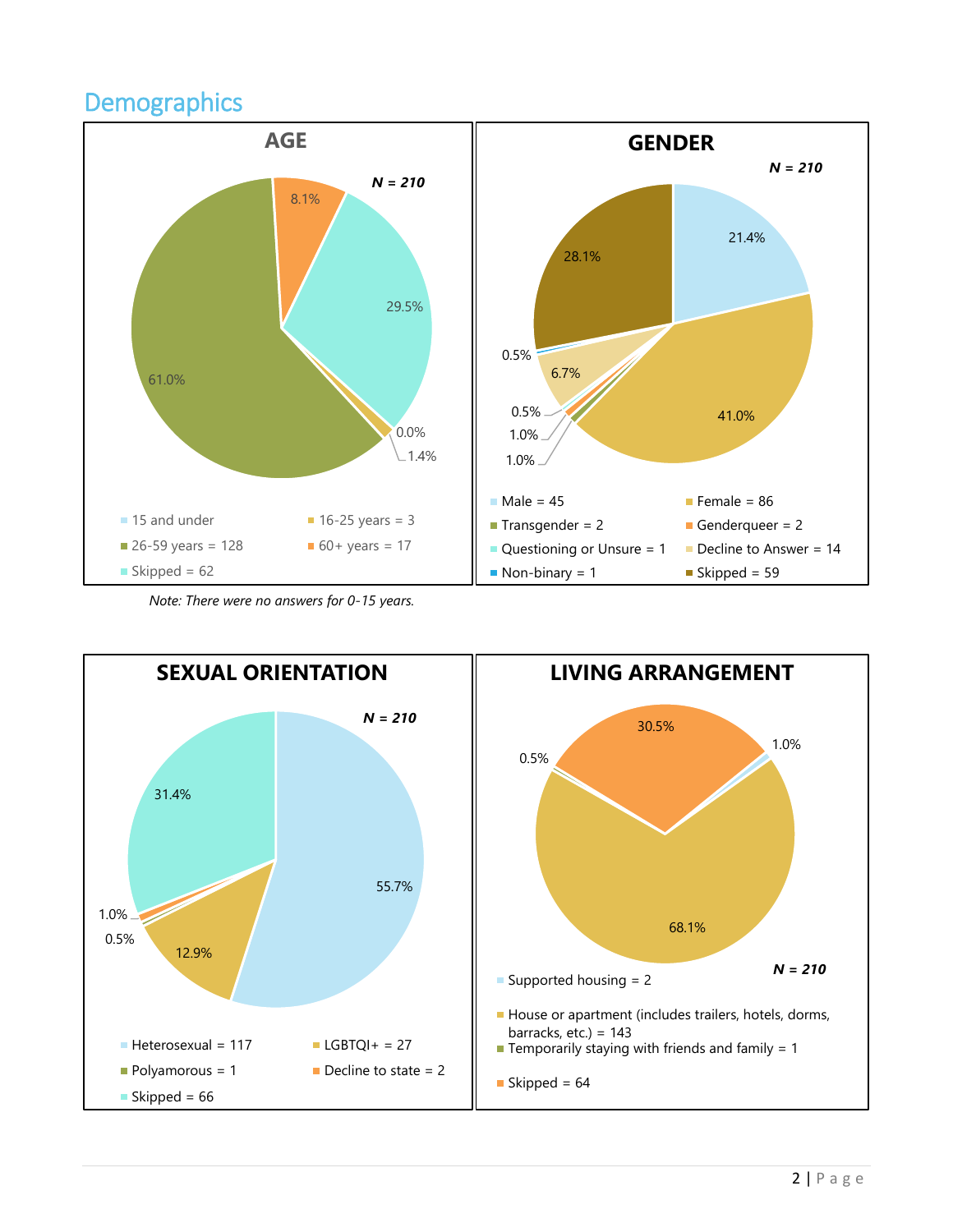

*\*While only 5 respondents identified as being multi-racial, there were 93 multi-racial selections.* 

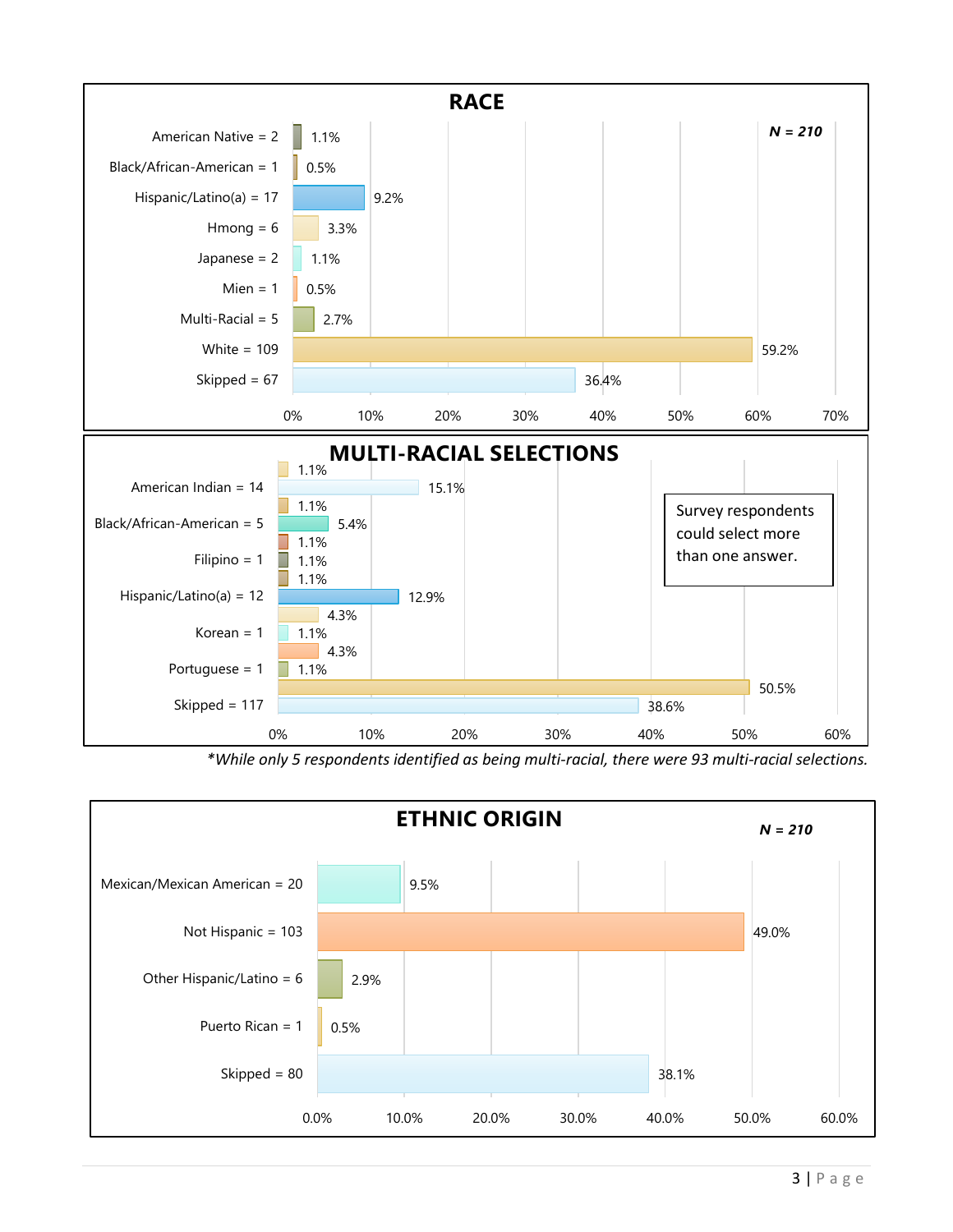



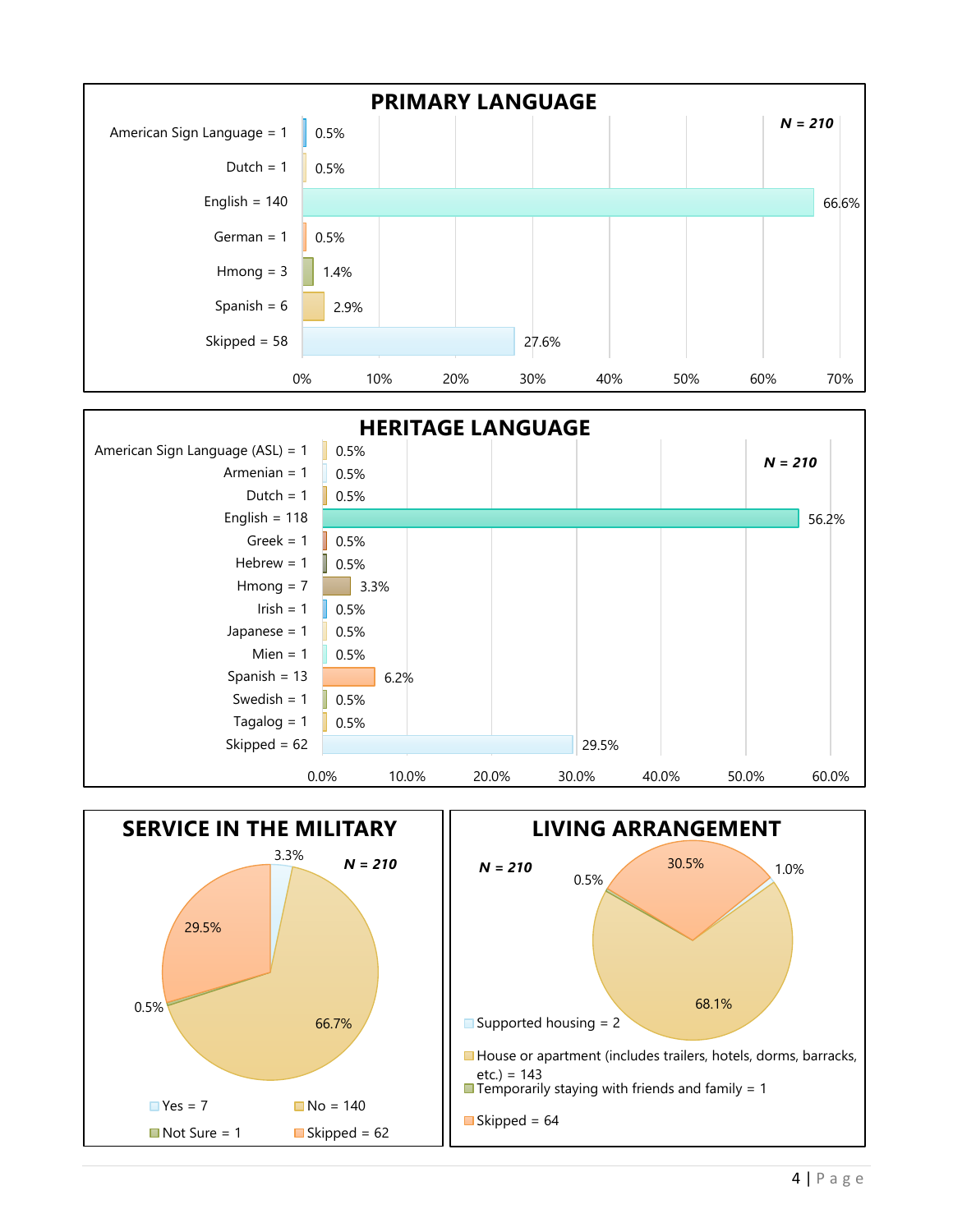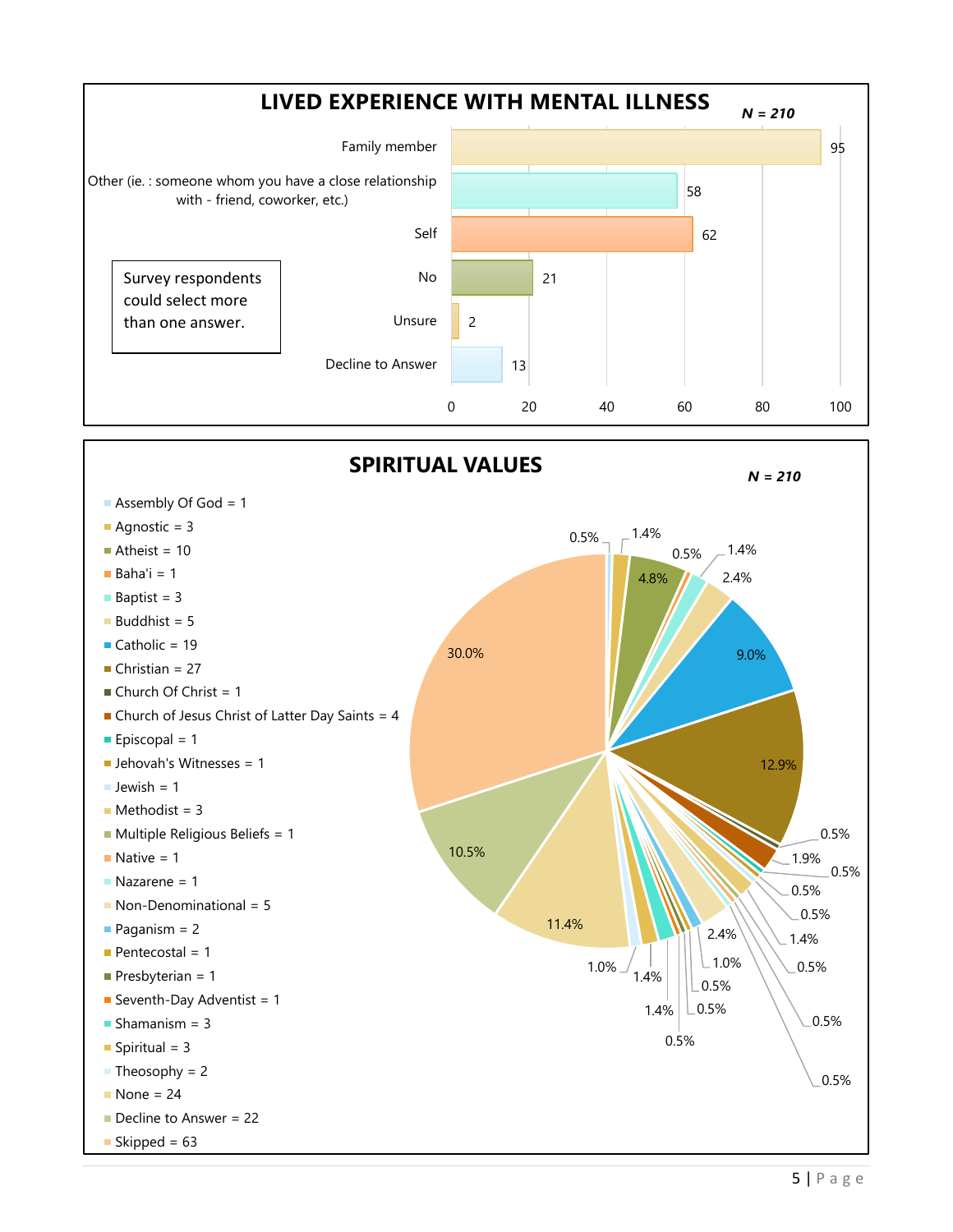# **Outcomes**



*N = 210*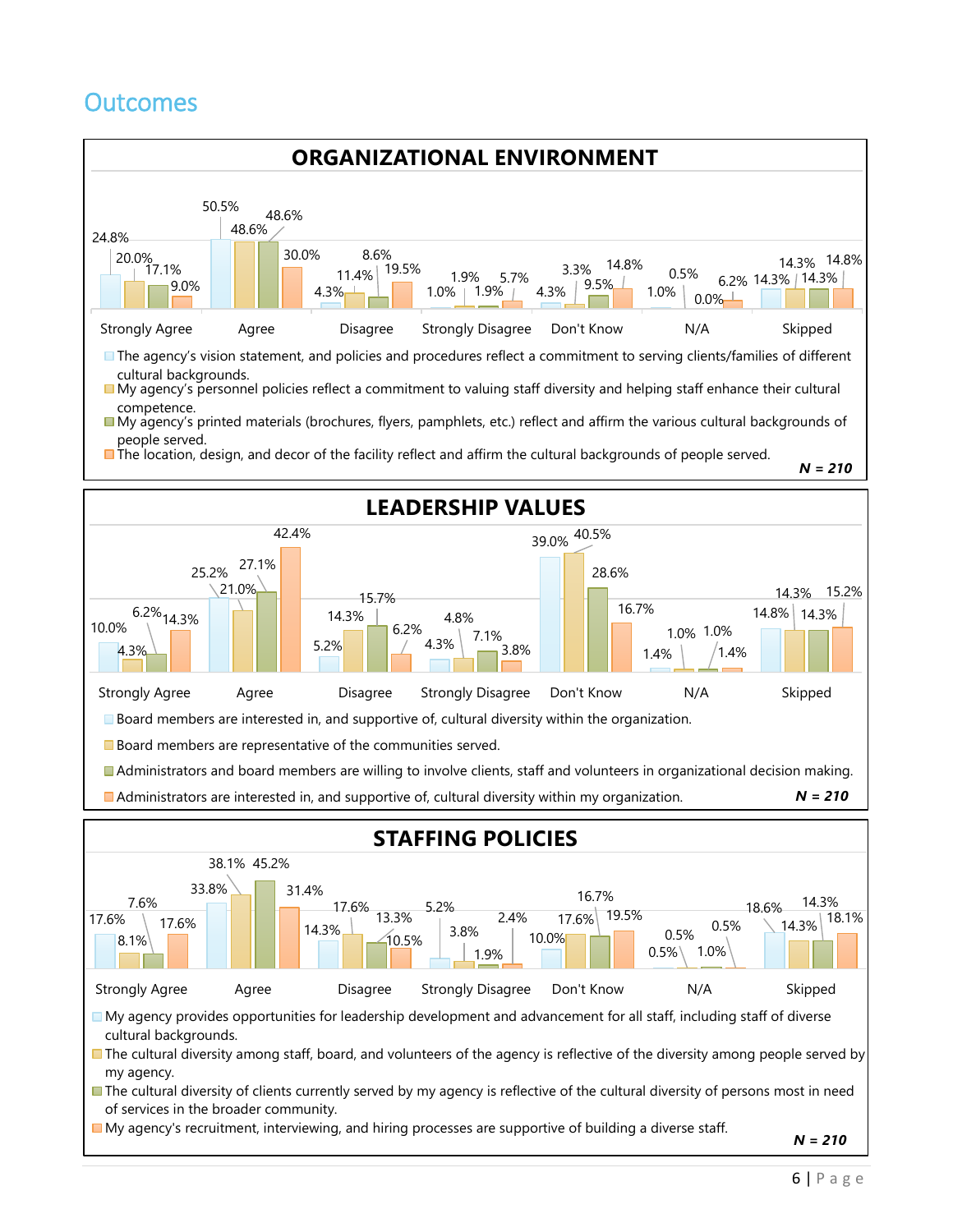



Staff understand and respect the communication and other behavioral implications of different client cultures.

6.2% 27.6%  $6.7\%$  | | 3.3% 34.3% 1.0% 21.0% 21.0% 5.7% 21.0% 14.8% 5.7% 3.3% 31.0% 29.0% 1.0% 21.0% 25.2% 9.5% 27.1% 15.7%  $|3.3%$ 21.0% 2.4% 2.9%  $19.5\%$  17.6% 2.4% Strongly Agree Agree Disagree Strongly Disagree Don't Know N/A Skipped **COMMUNITY OUTREACH** My agency consults clients and community representatives of different cultural backgrounds in the development of new programs and services affecting their communities. My agency conducts effective community outreach in recruiting new staff, board members, and volunteers of different cultural backgrounds. My agency conducts effective outreach to clients of different cultural backgrounds. My agency welcomes community healers to provide additional support to people served. *N = 210*

*N = 210*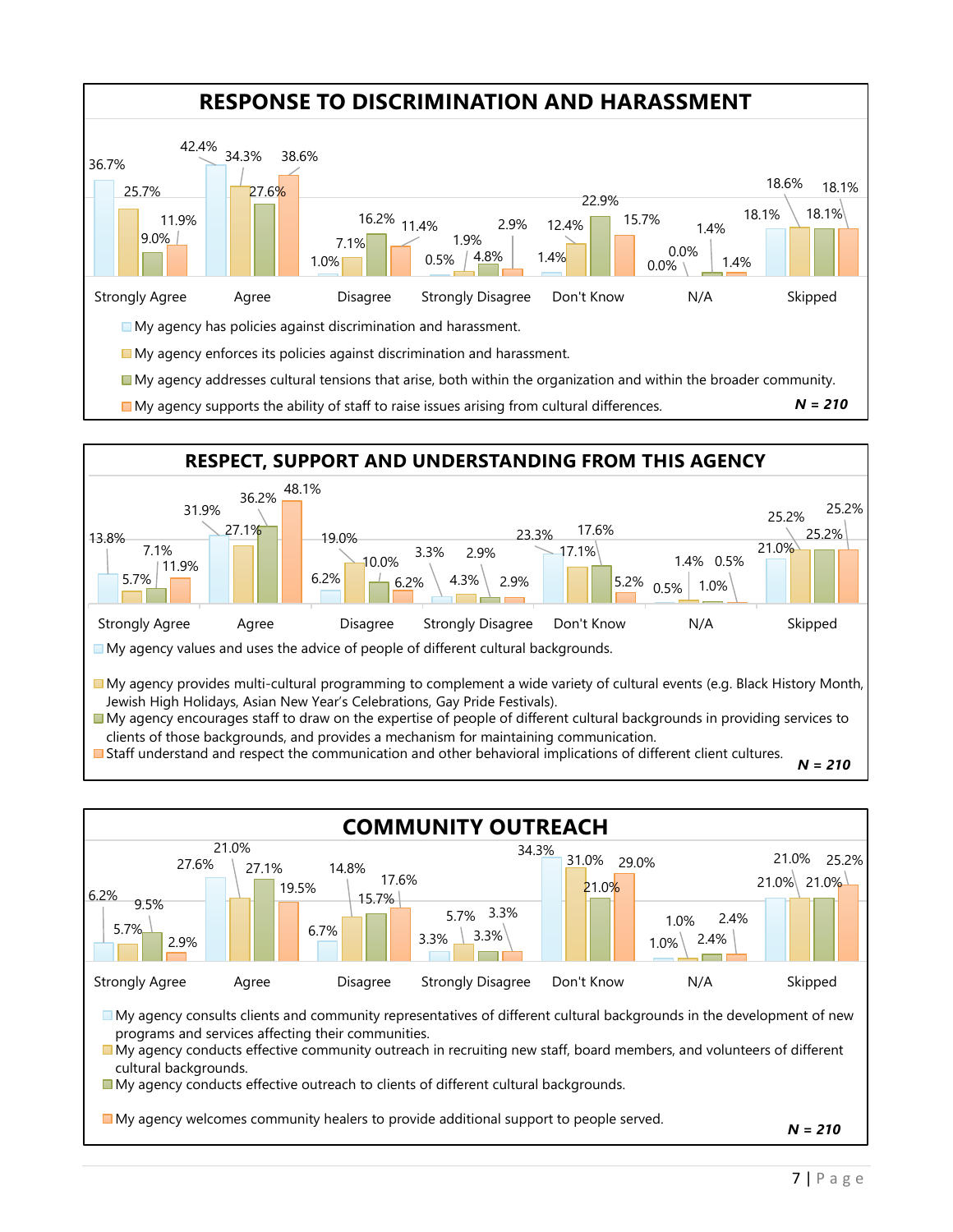



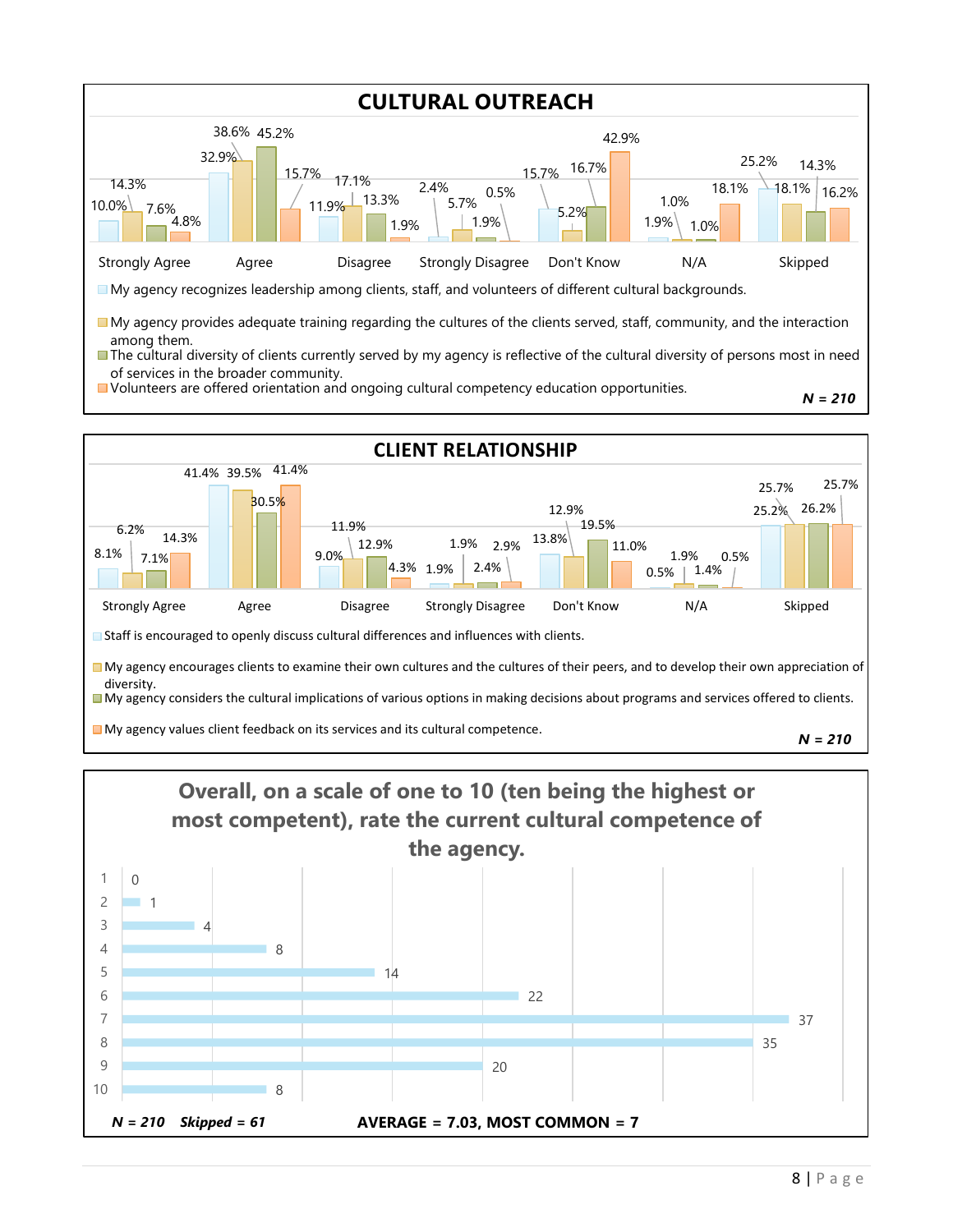#### **"LIST THE FIVE MOST IMPORTANT DIVERSITY-RELATED ISSUES CURRENTLY FACING THE AGENCY."**

| Language<br><b>Traditions</b><br><b>Beliefs</b><br>Religions | -having staff that is representative of the<br>populations served,<br>-understand and educating regularly about<br>various cultures and ethnicities. |
|--------------------------------------------------------------|------------------------------------------------------------------------------------------------------------------------------------------------------|
|                                                              |                                                                                                                                                      |
| Stereotyping                                                 | I'm not educated enough on this topic to list any                                                                                                    |
| Same as every agency in United States: white                 | issues.                                                                                                                                              |
| supremacy, gender ID, economic equity.                       | minimal diversity with clients in Substance Use                                                                                                      |
| Fair equal housing                                           | Disorder (SUD)                                                                                                                                       |
| Low population.                                              | Unknown outreach to communities under SUD of                                                                                                         |
| I am hard pressed to say one.                                | capture diversity.                                                                                                                                   |
| -Advocating for those who feel like they are being           | No bi-lingual groups offered for SUD due to no                                                                                                       |
| discriminated against and helping them work                  | bi-lingual SUD counselor or clinician under SUD.                                                                                                     |
| through these issues and get the care/                       | I am an administrative staff, not clinical, not                                                                                                      |
| housing/services that they need.                             | applicable to my position.                                                                                                                           |
| -Having a point person for each cultural group to            | Most staff are of Caucasian race. There are very                                                                                                     |
| ask about cultural norms and advocation.                     | few entry level positions (that do not require a                                                                                                     |
| -Community resources are needed to house these               | college degree) available as an open door to                                                                                                         |
| individuals who may be more of a target for                  | those who may not be privileged enough to                                                                                                            |
| violence or abuse on the streets.                            | afford a college education.                                                                                                                          |
| -Diversity and bilingual staff in all levels of              | -Adequate support for LGBTQ population;                                                                                                              |
| decision-making that effect minorities                       | -offering programs to youth that benefit those                                                                                                       |
| -Limit resources to support diversity related                | that are not high-functioning;                                                                                                                       |
| issues.                                                      | -addressing Native American needs;                                                                                                                   |
| -outreach and diversity education and                        | -overcoming mental health-related stigmas in                                                                                                         |
| participation of events                                      | treating Mexican/Latino/Hispanic population;                                                                                                         |
| -Culturally sensitive.                                       | -providing access to services in more remote                                                                                                         |
| 1. Finding the funding to pay people who are not             | areas of county - i.e., most services offered in                                                                                                     |
| white for their time, energy, talent, emotional              | Chico, but limited public transportation make it                                                                                                     |
| labor, etc. so we can bring them on to our                   | difficult for clients outside of that area to connect                                                                                                |
| programs, staff, board, and more                             | with those services.                                                                                                                                 |
| 2. Finding staff & board to hire who are not white           | Lack of motivation to learn about the diversity of                                                                                                   |
| (we are trying, and taking lots of steps to do this)         | the populations served.                                                                                                                              |
| 3. Reaching clientele who are not white (we are              | not sufficient knowledge of certain cultural                                                                                                         |
| getting better, but it's tricky.)                            | backgrounds                                                                                                                                          |
| 4. Finding program facilitation volunteers who               | The agency is very incompetent understanding                                                                                                         |
| speak languages other than English so they can be            | the lifestyle of the MIGRANT/SEASONAL                                                                                                                |
| offered to the public                                        | AGRICULTURAL WORKERS. Basic services have                                                                                                            |
| 5. Moving to a different building that is more               | been denied to this population due to a lack of                                                                                                      |
| accessible to people with disabilities                       | cultural competency of personnel managing those                                                                                                      |
| Illiterate patients not being fully aware of the             | services.                                                                                                                                            |
| pandemic                                                     | Stigma                                                                                                                                               |
| -Plight of the homeless and the chronically poor,            | <b>Access</b>                                                                                                                                        |
| -understanding why some racial/ethnic groups                 | Education                                                                                                                                            |
| may not be trusting of govt. institutions,                   | Political polarization                                                                                                                               |
| -overcoming language barriers,                               | COVID                                                                                                                                                |
|                                                              | -Recruitment and retention of culturally diverse                                                                                                     |
|                                                              | staff;                                                                                                                                               |
|                                                              |                                                                                                                                                      |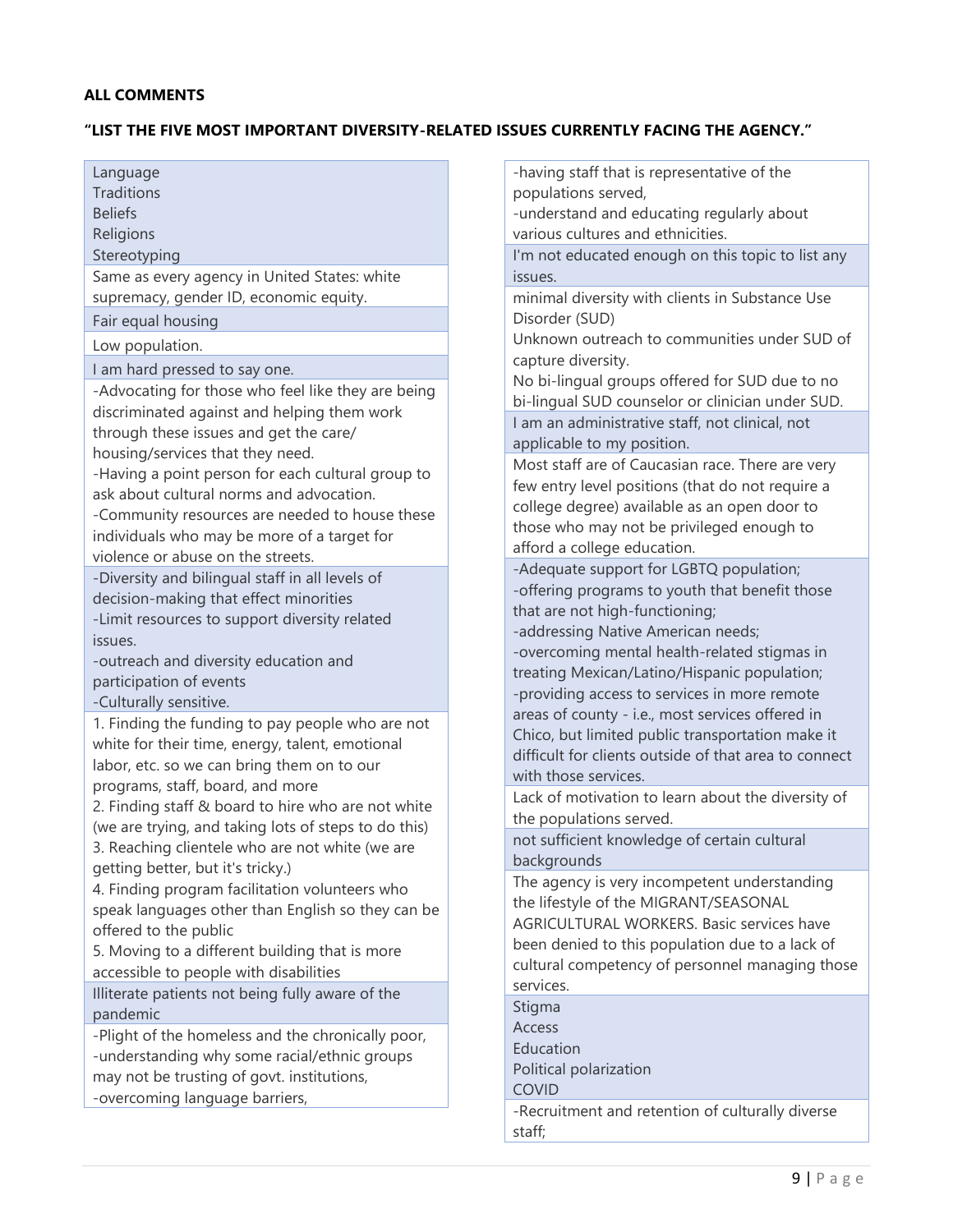-Outreach to serve underserved and culturally diverse clients;

-Programs geared at underserved and culturally diverse clients;

-Diversity in leadership positions

The people at the top think they are doing what's best for diversity, but they themselves are in the dominant group. However, they don't take feedback or suggestions on alternatives well. They get offended if they are informed something doesn't works well because they have good intentions in their eyes. Or just because something for the big group we make suggestions to make it fit better for the group and they don't understand why it's necessary. So, they reject the options provided. Our manager, don't know what it means to go though some of the struggles of minorities and less income.

-Participating in training but having no other interaction with the concept of diversity and how it effects the work place.

-Not being informed of what is being done to support diversity outside of the trainings

- Gender identities

- corporate governance

- harassment policies

- evolving job benefits

- LGBTQ+

-Lack of diversity-focused groups.

-No Spanish-speaking clinical staff.

-No male clinical staff.

-Failure to continue therapeutic rehabilitation garden for Hmong wellness clients.

-Lack of diversity without inclusion

-Unconscious bias

-Lack of communication

-Generational differences

-Outreach

-Education opportunities

-Creating time for staff to dedicate to attending education

-Intentional conversations around cultural issues in staff meetings

-Clearer training on how to effectively address cultural experience with clients

-Racial inequities

-Lack of multicultural representation in workforce -Profiling

-Different stands on COIVD-19

1. outreach efforts focused on underserved populations

2. education and training related to working with different cultures

3. bringing awareness to our own biases.

4. need trainings on how to talk with clients about how their culture/beliefs impact their mental health

5. more diversity amongst staff at all levels.

1. Majority white staff and board

2. Lack of diverse perspectives

3. Few people with disabilities in positions of power/leadership

4. No Black people employed on staff or board

-Lack of input from culturally diverse community -Limited networking with other orgs that have high populations of diverse clientele -Capacity(staff) to expand to enable more culturally diverse programing

- No Hmong counselors

- Hardly any POC clinicians

- Little to no POC representation in Admin and that's all you get for free, you're going to have to pay me more if you want me to do your job for you...

-Lack of languages spoken

-Lack of access to cultural information

-Lack of diversity in staffing

Hmong, poverty, religion, stigma,

vacant positions

We have no LGBTQAI+ representation Services for youth are very slim in crisis How do we outreach to the culturally diverse community

I cannot think of five specific diversity-related issues that currently plague our facility I am just aware that there can always be improvements made to adequately assist our clients the best of our ability

Homelessness and service access/investment COVID issues

Constant changing political environment Constant staff changes

Low morale due to too high of workload

Medication info from pharmacy is only in English.

D/C Aftercare/summary only in English.

5150 forms only in English.

5250 forms only in English

Firearms prohibition form in English only

1)grand rounds trainings are available, but not given priority - one per year is not enough, and 2) more depth to these trainings would be nice.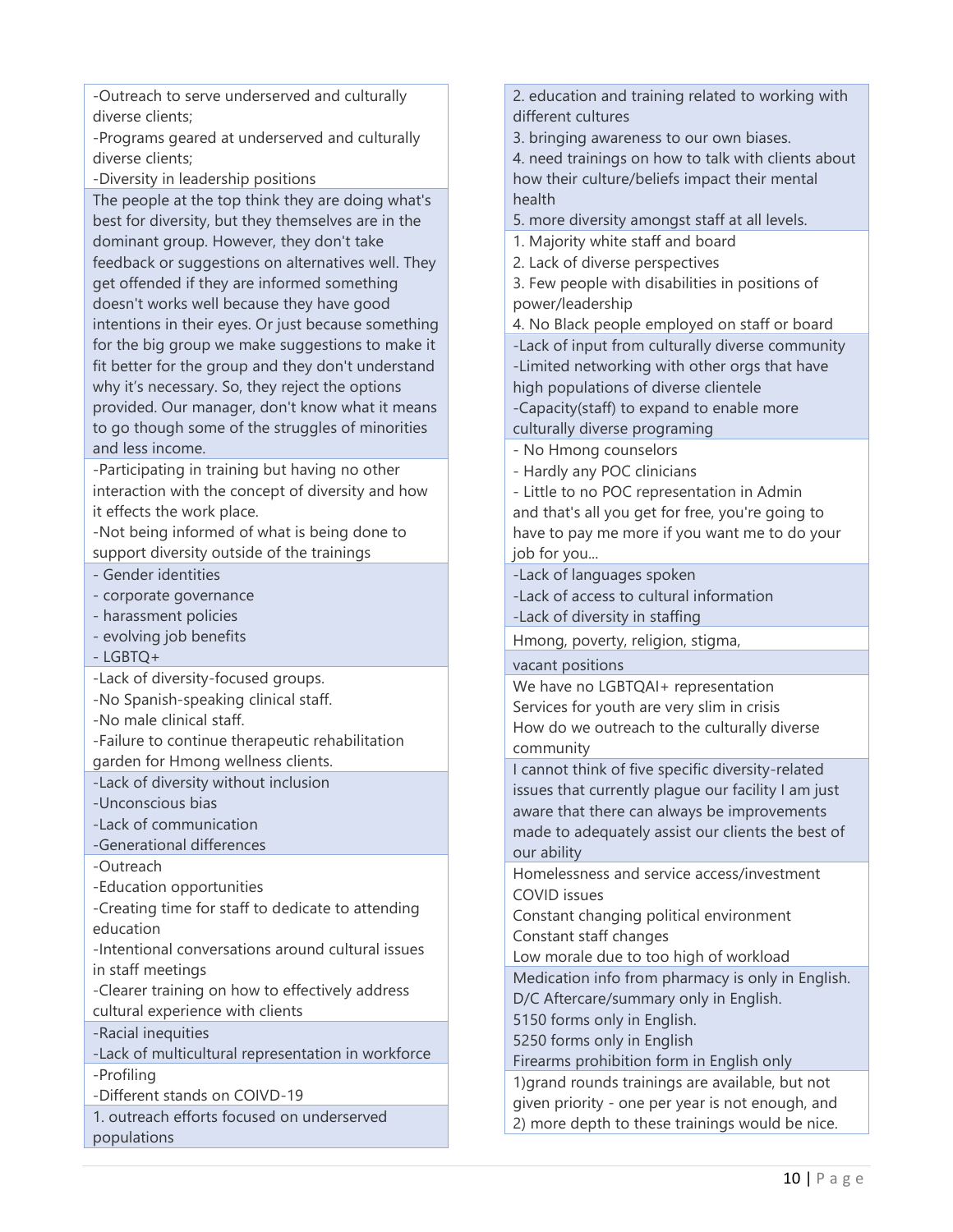3) Active recruitment of, and providing a welcoming environment for Black clinicians and staff is needed, with a process for Black clients to receive services from Black clinicians, if they choose.

Diversity in leadership positions is lacking

I am not aware of any

Outreach to diverse communities to recruit

First and Fourth Amendment Rights being disrespected by county's adherence to DHCS mandates.

Service and outreach support for marginalized and minority populations.

-Promote cultural diversities in the agency buildings

-Offer career advancement to bilingual staff

-Participate in cultural events to promote cultural diversities

-Provide outreach to diverse communities -Invite and promote diversity at the administrator level, board member, and volunteers.

1. lack of awareness of own agency demographics and cultural/gender/sexual identity

2. lack of knowledge of competence and

capability of staff to work with clients of diverse backgrounds

3. lack of unified training approach to cultural diversity, etc.

4. inconsistent outreach efforts to diverse populations

5. lack of consistent data and metrics regarding outreach and access/linkage to needed services to appropriately address barriers.

More CC training overall for staff is needed. Implement system/tracking of harassment incidents.

Define the role of interpreter, translator, heritage speaker.

Homelessness and how it affects mental health; Poverty and its impact on relationships;

Disability and its role in striving;

Drug addiction and its related culture;

Religion and its impact on medical choices;

Training.

Outreach.

Staffing diversity.

Community based engagement.

Lack of resources

LGTBQ friendly not addressed, keeping your religion to yourself please, we have hardly any

black staff or clients, very little diversity displayed in lobbies and in building decorations.

Low staff numbers which strongly impacts the amount of staff diversity

Lack of multiple treatment approaches; minimal flexibility in approach

Low group offerings that provide diverse opportunities

Low cultural diversity offerings in the most impoverished areas of the county. Most services are offered in Chico

1 language currently we have employees who cannot translate to their first language because they are part time.

2. General lack of training and the grand rounds that are presented we are unable to attend due to the lack of coverage.

3. Leadership is generally full of like-minded individuals that are often good friends or family members with little diversity.

Are there any queer people or POC in charge of anything? Not that I am aware of.

**Equity** 

Socialization

Pamphlets, documents, and/or brochures that are primarily only written in English with the exception of a few in Spanish.

The complications and long wait time it takes to communicate with clients through Language Line. Staffing

Cultural Competency Education to all staff

Awareness, training, insufficient diverse applicants Lack of recognition of diverse

holidays/observances, lack of staff diversity and representation, not enough ongoing training, no initiatives, no outreach/education.

1. Minimal diversity in leadership/administrative roles

- 2. Poor communication
- 3. High employee turnover
- 4. Resistance to change
- 5. Poor employee engagement

staff diversity

The unhoused, housing inequality, COVID discouraging ed groups or cultural based events, and lack of resources - staffing and time for these efforts.

1. Nepotism

2. not enough staff to provide consistent client care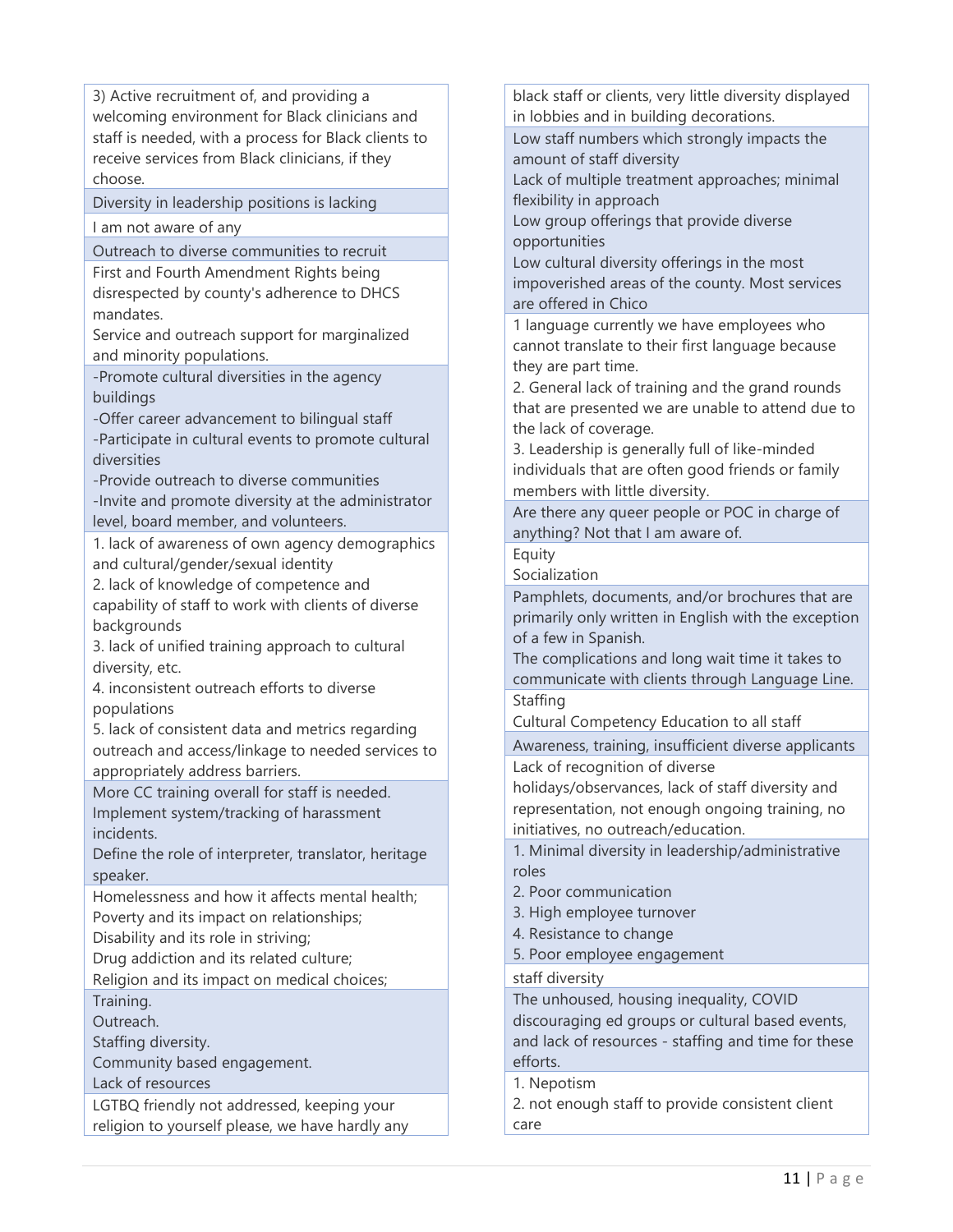3. Have heard that some staff feel they have been treated unfairly because they are black.

4. Treating homeless individuals

5. Treating individuals struggling with substance abuse

Difficulty finding clinical staff of various ethnic backgrounds.

1) lack of communication (print, social media, posters, flyers, etc.) to the community of the agency's desire to serve diverse groups and value of those groups

2) lack of diverse staff (underinvestment in the diverse staff they have)

3) lack of agency prioritization of cross-cultural trainings and lack of communication by admin, PMs, and sups to staff that fostering diversity of personnel and of cultural awareness is a core BCDBH value

4) (my perceived) lack of efforts by

admin/PMs/sups to outreach to staff from other cultural backgrounds to ensure practices (from office layout to larger issues of policy) are culturally sensitive.

5) I would love to see a reframe of the attitude and approach we have to serving clients who are non-English speaking and need to use the language line, and an accompanying actual training on appropriate use of the language line and what to keep in mind while using it would be helpful.

Availability of staff.

Socio-economic issues of clients. Inherent prejudice.

Unavailability of interpreters.

Overwhelming critical issues taking priority.

I think things generally are handled excellently regarding diversity. The only possible

improvement would be to potentially have more multilingual staff members.

I don't know of five. But I have heard from staff and clients alike that the primary focus on diversity tends to center around the Hmong and Hispanic cultures. Not necessarily the homeless culture, the black culture, or middle eastern cultures.

New to the Agency

Almost everyone I work with is white

I do not hear cultural diversity conversations Chico is a diverse community but not working for

the county, I count on one hand how many culturally diverse people I work with

COVID-19 health disparities, COVID-19 vaccine disagreements, homelessness, greater representation for Hmong, Blacks, and Latinx peoples in Butte County, impact of trauma

Staffing, Acknowledgment/valuing diversity, valuing experience, advancement limitations, closed communication

No cultural diversity within administrative staff/upper management.

Lack of local community resources for diverse groups.

Insufficient culturally competent staff to meet the needs of clients.

Lack of outreach to reduce mental health stigma within diverse groups.

Language barriers affecting access to care for our non-English speaking patients, understanding cultural norms of other ethnicities, more diversity within staff

1. Racist language and action used by clients

2. Culturally aware recruiting, interviewing, and promotional process

3. Better functionality of EHR when working with trans, non-binary clients who have different gender identity than what's listed in Medi-Cal.

4. More diversity with people in supervisory and managerial positions.

5. The length of time it takes to address bias motivated actions.

Language written Language spoken representation

cultural competency

lack of communication from top down, staffing turn-over rate, challenges with implementing diversity, too many opinions and changes happening

Not enough people of color and/or LBGTQIA in leadership roles.

Non-diverse leadership team.

Law enforcement involvement with mental health Homeless individuals are stereotyped Houseless individuals are "just looking for

housing" and are "not in crisis"

elderly persons are often victims of ageism

People with substance use issues are often seen as "problems"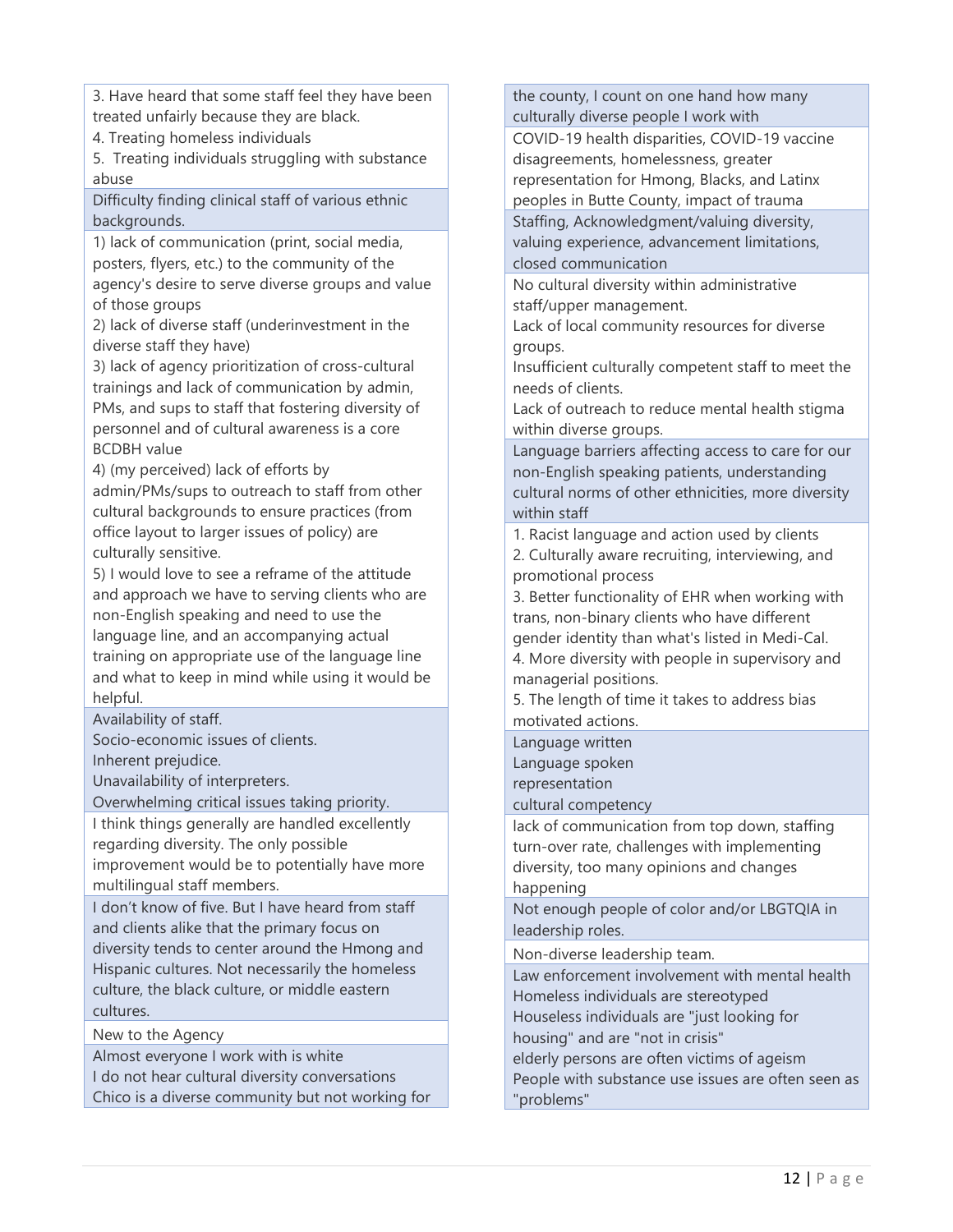#### COVID-19 Accessibility Adaptability Bilingual staff Bias Not enough information regarding Veteran services. Believing we need to treat the mental issue or the substance abuse issue first and not thinking of how to treat them concurrently. Not enough bilingual staff authorized to translate in Crisis Services. Not enough bilingual staff to work with clients through outpatient services. Not enough known information regarding how to assist a client in getting connected to services if they are undocumented.

| 1. Stereotypes and prejudice                      |
|---------------------------------------------------|
| 2. People from minority groups feel like they are |
| treated unfairly                                  |
| Staff diversity                                   |
| Career ladders/advancement opportunity for a      |
| diverse workforce                                 |
| Lacking collaboration/connectivity with           |
| community partners that outreach/serve different  |
| groups in the community                           |
| Lack of incentive or opportunity to attend        |
| culturally relevant trainings                     |
| Bon diverse staff                                 |
| No groups on cultural competence                  |
| No information regarding cultural competence      |

#### **"LIST THREE STEPS THE AGENCY COULD TAKE TO ENHANCE IT'S CULTURAL COMPETENCE."**

1. Multilingual staff

- 2. Show you understand the different religions
- 3. Get to know people of a different language or religion.

1. Continue (or begin) to dialogue with all diversity subject.

2. Observe and put to use successful competencies.

Increase housing programs

In house training

Additional training on a broader range of cultures. Point person for each culture to help in making decisions for our clients.

Possibly community volunteers who can assist with language barriers (sign language) and

understanding cultural differences.

Promote cultural aware and celebrating cultural events

recruit diversity staff in all levels of the organization (board, staff, administrators, etc.

1. Take an agency wide in-depth, capacity-building anti-racist training from a professional program

2. Divest some money from our existing programs in order to have enough to fund the diverse programming we want to be able to do

Continue cultural competency grand rounds, get more input from staff/clients regarding cultural differences and how we can make changes to improve our cultural competency.

Educate, seek staff diversity when possible, provide more outreach to populations less likely to seek services.

I'm not educated enough on this topic to know what steps should be taken.

Encouraging other clinicians, counselors to educate in Substance Use Disorders Register to support bi-lingual groups under SUD. Administration could more transparently engage with staff regarding client needs based on frontline staff's experience working with clients; recommend addressing how specific programs

address cultural needs; outline how feedback gathered from staff and clients was considered in the development and implementation of programs and services.

Give opportunity for staff to participate by educating the agency of cultural insights.

free education for staff.

Provide training to all staff in Diversity, Equity and Inclusion Awareness;

Provide training to all staff in Unconscious/Implicit Bias Awareness;

Provide mentoring/support for BIPOC staff.

Our agency does not see competence as a goal as it implies you can become competent and no longer need to continue with the learning, we say cultural responsiveness is the goal.

Hiring of culturally diverse staff who has life long experience of their community (not just the one hour required cultural competency training a year). Have staff who have experience (themselves or see it day to day, are actually working with this clients) create policies. Not the managers, supervisors who think they know what's needed, but have no actual background in knowing. Even with the best intentions it doesn't work well.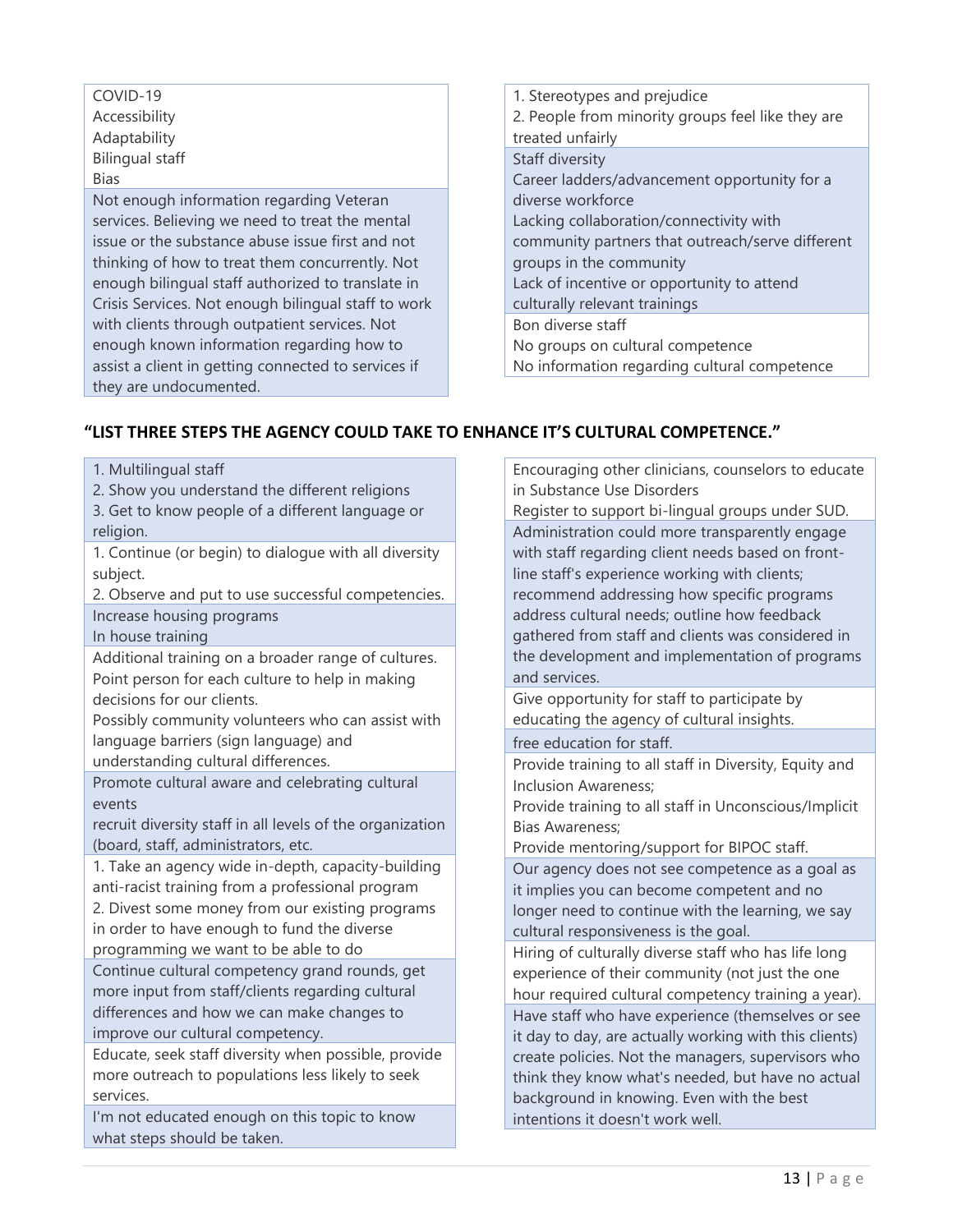I think it would be really neat to have clients and or staff who are willing to share their culture with others. This will bring the trainings to life, if we get to see those that we work with explaining more about their culture and belief system so that we can learn, understand and develop respect for others and their cultures.

- Understanding of situations that occur and how times have changed since before and or the previous situation of the transformation of topics. -Being open minded and having staff understand the stressors of the additional staff

Agency-wide distribution of staff to meet diversity needs appropriately at each clinic.

-More than 1 cultural competency training per year open discussions of other cultures

-More representation

-Hold regularly scheduled trainings,

-Support staff with how to create space in calendars to attend,

-Hire more diverse staff

Expanded trainings on culture that are mandatory vs voluntary.

More culture awareness education for our local community.

1. More trainings that are focused on how to put to practice what we learn

2. trainings on outreach efforts into our community and how to focus those efforts on all the diverse individuals in our community

3. more acceptance and encouragement of discussions around culture and differences.

1. More anti-oppression and cultural competence trainings for staff and org's board

2. Pay more POC leaders for guidance and input on programs/services

3. Build stronger community relationships for culturally specific outreach

-Collaborate with other organizations more

-More training and discussion

-Intentional planning with and about diverse cultures

-Pay a commensurate wage compared to other counties in order to stop losing POC's and experienced staff.

-Hire more POC's

and that's all you get for free, you're going to have to pay me more if you want me to do your job for you...

Topics to address socio-economic differences. Build relationship with the Hmong community and bridges to services

-Utilize Peer work and strongly endorse it

-Focused cultural outreach

-More Peers for families

-Peers with different backgrounds

-Be aware and present for any and all ways we may offend our clients.

-Make a more conscious effort to learn about our local communities' diversity.

-Lastly understand the generalized demographics that we offer run into issues with as to make an effort to better understand and address the issues we face with that demographic

-Do more outreach services like add more case managers to work with all clients

-Put more emphasis on valuing training for staff. Right now, it is not valued or given time to get done.

-Work on investing in the building lobby and offices. They need to be updated to be more comfortable and inviting to clients.

translate forms

Strive to create multi-cultural leadership

I am not aware of any

-Stand for the county's independence with freedom of health

-advocate for exemptions of staff who are physically healthy

-negotiate with state-elected officials that they do get paid to dictate how people care for themselves.

- monthly celebration each cultural diversity (food, training, educations, activities,

recognition/acknowledgement, etc.)

-Actively recruit diverse staff

- encourage/offer career advancement to diverse staff and encourage to participate in the decisionmaking process.

1. develop more concrete strategies to embrace diversity and inclusion

2. develop and implement consistently a more robust training plan for the items targeted in this survey

3. provide ongoing supervision and follow up to ensure adherence to these standards.

Create and implement tracking system to address instances when staff are faced with discrimination either by other staff or clients.

Innovation projects: Specific training and evidencebased treatment modalities to address needs to LGBTQ+ individuals; Translation services.

Stop viewing LGBTQ as the main, and in some cases the only cultural competence issue; Host meals from other cultures;

Decorate with other cultures in mind;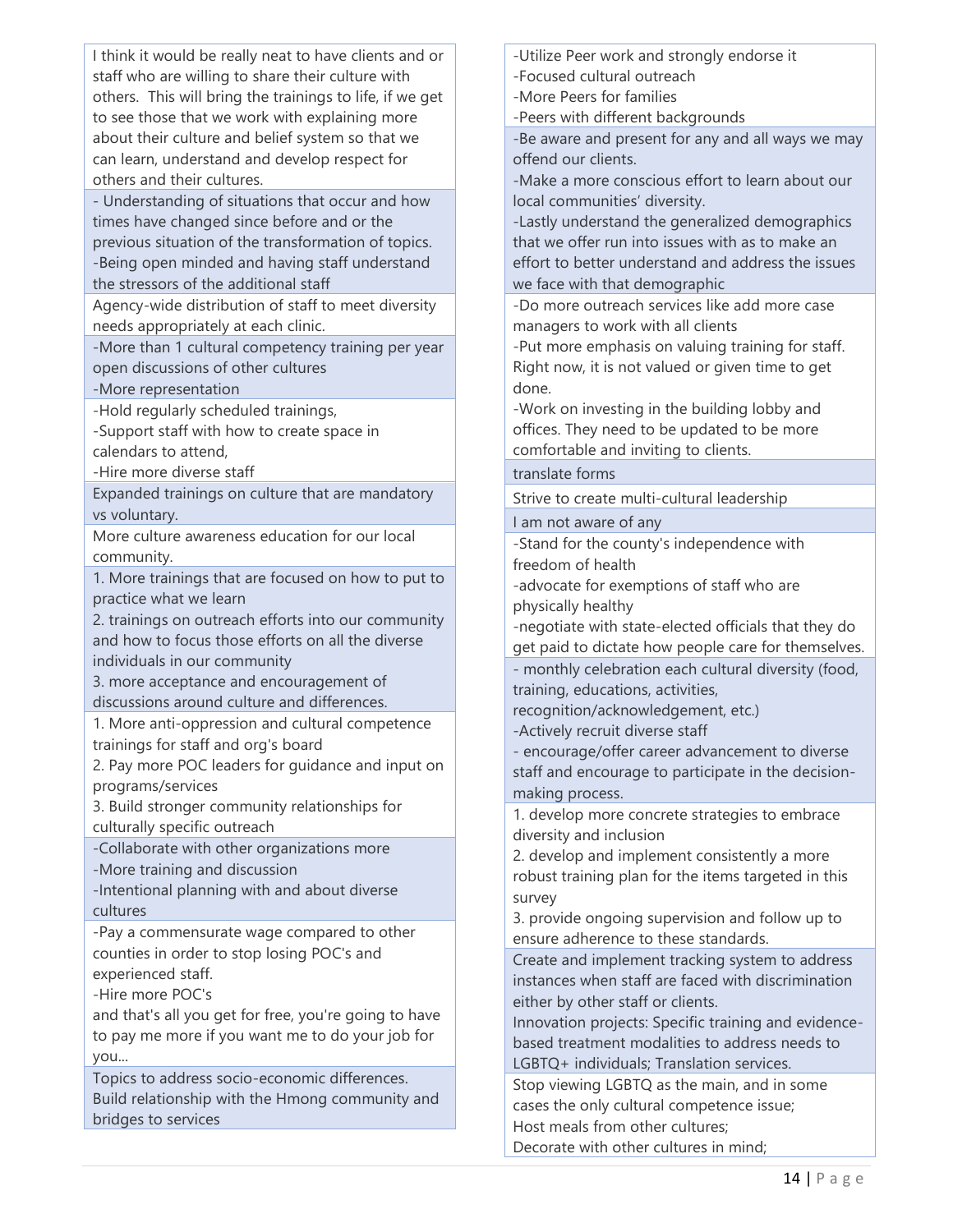More training.

Outreach.

Staffing diversity.

Promote Heritage months

Celebrate Diversity

Our lobbies are not gender/ alternative affirming friendly. There is little display of welcoming

diversity anywhere in our buildings.

More support for south county programs More Hispanic and African American focused programs

More wrap around offerings for impoverished communities

Increase the access to translation certification for all employees.

Increase cultural competency trainings and or provide time for staff to attend and participate in them.

Continued trainings

The agency isn't necessarily doing anything wrong, however, they aren't doing anything really right. I have seen some small posters about our Native American and Latinx community, but that's it. I haven't seen and Queer/LGBTQ+ related anything.

participation

provide time to staff to promote cultural competence and to use the time to explore and to learn about other cultures to enhance equity.

Create pamphlets/documents/brochures for clients in multiple languages, not just English.

Consult culturally diverse line staff in program decisions and development

Training, Maintain diverse staff

-Recognize the diversity and acknowledge/observe various backgrounds of staff and clients -offer training/education around these -create an affirming environment not just once of

tolerance.

1. Reduce employee turnover.

2. Celebrate traditional holidays, festival and food of other cultures.

3. Bridge the culture gap with good

communication. Increase cultural literacy,

awareness, and acceptance

employment of diverse staff More training

Less bias

Honestly, I find us to be a diverse group who cares, but lacks resources. That we are underpaid is representative of how both us and our clients are not appreciated by the greater system.

1. Create a safe work environment where staff are more likely to report microaggressions so it can be addressed

2. Continue with yearly trainings & grand rounds.

3. more team building activities to build

connections within teams and programs.

I think the agency is doing a great job relating to cultural competence.

Not to be too political.

Respect each human being, which treat others just like you want to be treated.

1) communication from our leaders (admin especially but also PMs and sups) that cultural diversity and cross cultural education and understanding are important and a core BCDBH value

2) Trainings that take a "deeper dive" into the cultural practices, histories of, immigration experiences of the main cultural groups BCDBH serves (often the cross cultural events/trainings I've attended at partnering agencies like the African American or Hmong cultural center seem pretty surface level).

3) Hire more staff, with an emphasis on those representing cultures other than the dominant one in our area. Also, I don't feel like we can really ask our staff to have the time or energy to genuinely engage in cross-cultural learning with the staffing levels we have.

Recruitment of interpreters.

Realistic education opportunities.

Prioritizing issues and setting timeline goals.

1. Incorporate more cultures into the cultural competency curriculum, not just a couple. 2. I think an important thing to note would be to recognize that not all black cultures are the same, but the small amount of material I have seen on this subject portrayed all black culture to be the same.

3. I think another important step would be to avoid painting white culture as a bad thing, not all white people are white supremacists or racists. I've never seen any material from my agency discussing trauma that Irish immigrants experienced for example, it is conceivable that a person of a minority culture moved here and doesn't know these things, and could expect racism.

New to the Agency

Hire more people of color Recognize the employees of color Recognize it needs to change